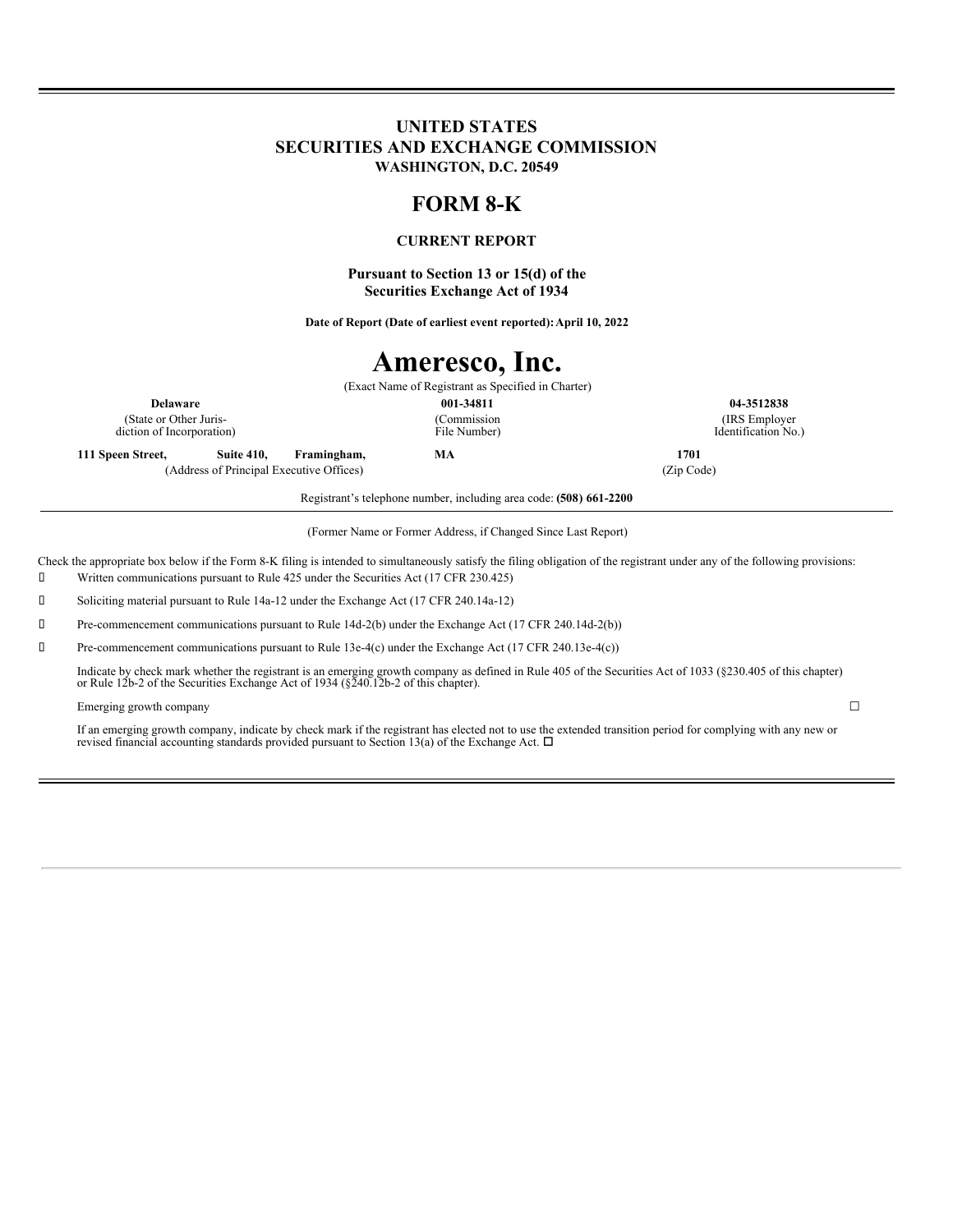#### **Item 7.01. Regulation FD Disclosure.**

On April 10, 2022 Ameresco, Inc. (the "Company") issued a press release providing an update on its battery energy storage systems projects with Southern California Edison Company, a copy of which is furnished as Exhibit 99.1 to this Current Report on Form 8-K.

The information in Item 7.01 of this Current Report on Form 8-K, including Exhibit 99.1 attached hereto, is intended to be furnished and shall not be deemed "filed" for purposes of Section 18 of the Securities Exchange Act of 1934, as amended (the "Exchange Act"), or otherwise subject to the liabilities of that section, nor shall it be deemed incorporated by reference in any filing under the Securities Act of 1933, as amended, or the Exchange Act, except as expressly set forth by specific reference in such filing.

#### **Item 9.01. Financial Statements and Exhibits.**

(d) Exhibits

The exhibit listed on the Exhibit Index immediately preceding such exhibit is furnished as part of this Current Report on Form 8-K.

EXHIBIT INDEX

| Exhibit No. | Description                                                 |
|-------------|-------------------------------------------------------------|
| 99.1        | Press Release April 10, 2022                                |
| 104         | Cover Page Interactive Data File (formatted as Inline XBRL) |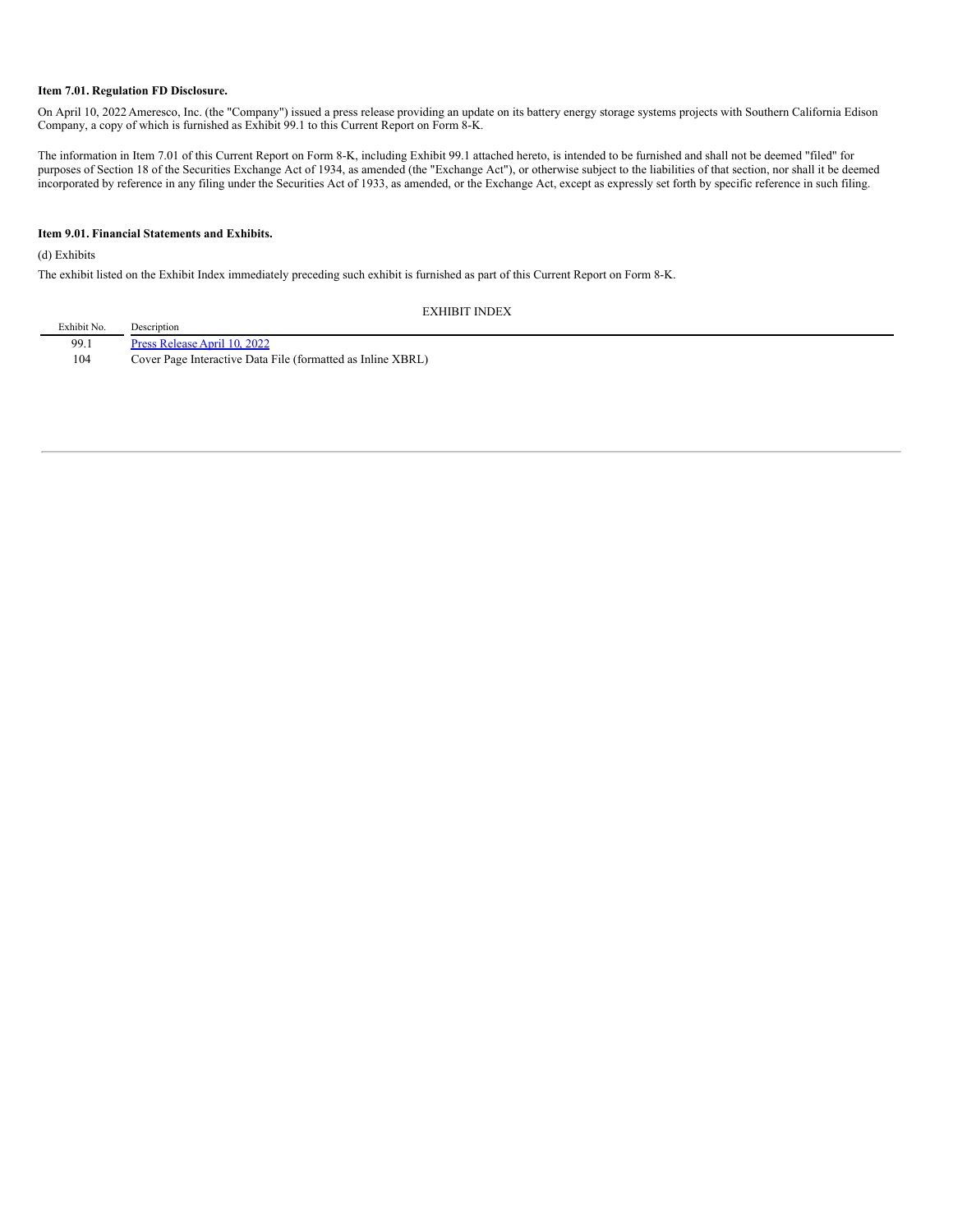#### SIGNATURE

Pursuant to the requirements of the Securities Exchange Act of 1934, the registrant has duly caused this report to be signed on its behalf by the undersigned hereunto duly authorized.

AMERESCO, INC.

April 11, 2022 By: /s/ Spencer Doran Hole **Spencer Doran Hole Executive Vice President and Chief Financial Officer (duly authorized and principal financial officer)**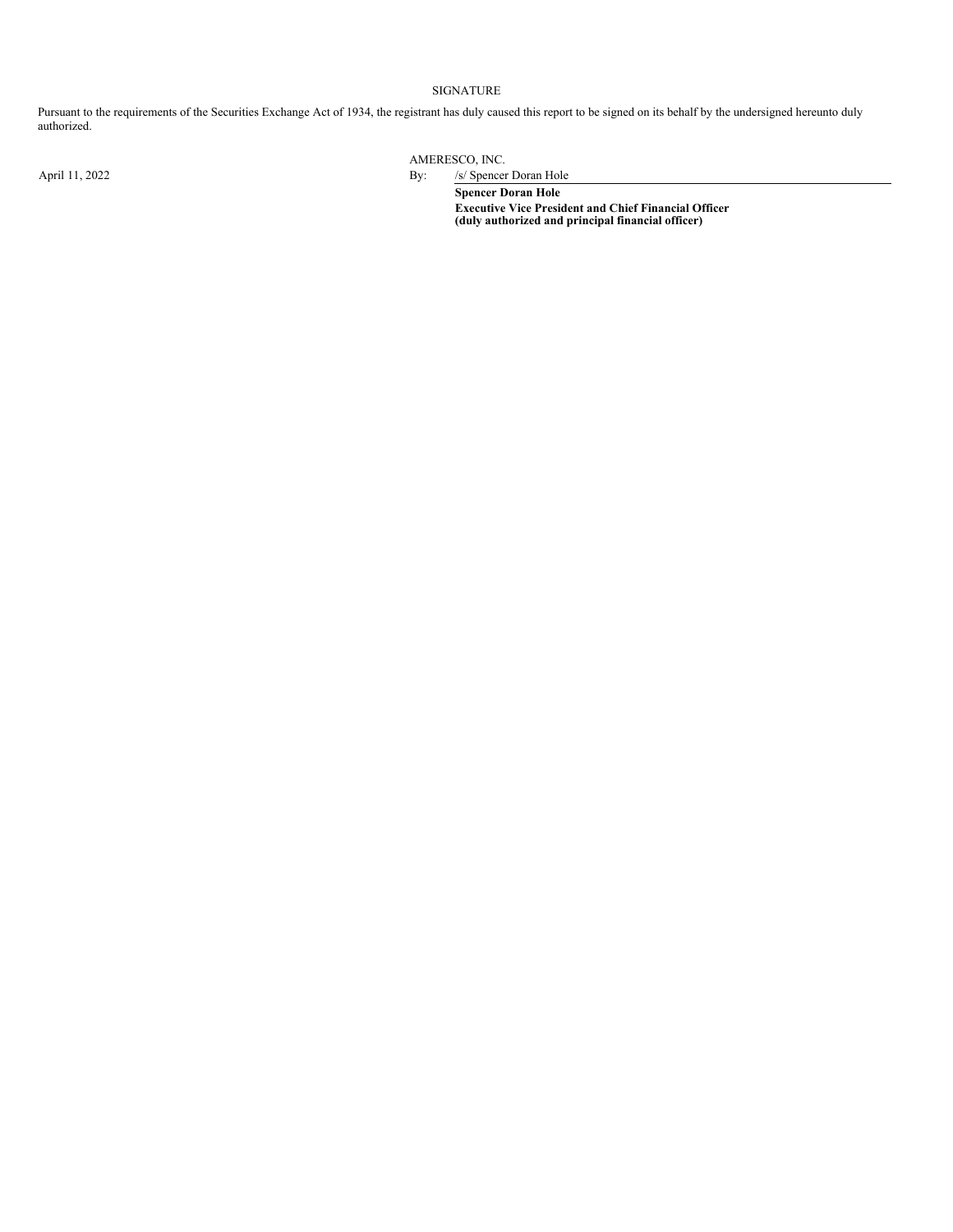

<span id="page-3-0"></span>

Contact: Media Relations Leila Dillon, 508.661.2264, news@ameresco.com Investor Relations Eric Prouty, AdvisIRy Partners 212.750.5800, eric.prouty@advisiry.com Lynn Morgen, AdvisIRy Partners, 212.750.5800, lynn.morgen@advisiry.com

## **Ameresco Provides Southern California Edison (SCE) Project Update**

**FRAMINGHAM, M.A. – April 10, 2022** – Ameresco, Inc. (NYSE:AMRC), a leading cleantech integrator specializing in energy efficiency and renewable energy, today announced updates on recent communications with the battery supplier for Ameresco's battery energy storage systems (BESS) projects with Southern California Edison Company (SCE). Due to the COVID-19 lockdowns in several regions around China, the supplier has indicated to Ameresco an adverse impact on the supplier's ability to deliver batteries on the agreed upon timeline. In addition, newly implemented Chinese transportation safety policies may cause delays in the shipment of a portion of the batteries.

Ameresco has been evaluating the circumstances described in the supplier's communications as well as the impact they may have on the timeline for the BESS projects. Although these circumstances may prevent Ameresco from fully completing all three BESS projects by August 1, 2022, Ameresco believes that the events described in the communications constitute force majeure events under Ameresco's Turnkey Engineering, Procurement, Construction and Maintenance Agreement dated October 20, 2021 with SCE (the "EPCM Agreement"). Ameresco has accordingly notified SCE and is in communications with SCE and the supplier about the circumstances. Under the EPCM Agreement, the guaranteed substantial completion date for the BESS projects can be extended without the imposition of liquidated damages in the event of a force majeure event.

Against market challenges, significant milestones have already been achieved in the BESS projects, including securing high and medium voltage transformers, auxiliary transformers, inverters, all switchgear and ancillary equipment. Construction related activities are proceeding at all project sites in preparation for battery delivery. Ameresco is also actively working with its suppliers and SCE to avoid or mitigate potential delays, including working with the Port of Long Beach on expedited ship and container handling.

Ameresco continues to monitor developments in China and their potential effects on the BESS projects. Based on its current visibility, Ameresco does not expect potential battery supply delays to materially impact 2022 results and reaffirms the annual earnings guidance announced on February 28, 2022.

Ameresco expects to provide further updates and outlook regarding the BESS projects, when it announces financial results for the quarter ended March 31, 2022 in early May.

### **About Ameresco, Inc.**

Founded in 2000, Ameresco, Inc. (NYSE:AMRC) is a leading cleantech integrator and renewable energy asset developer, owner and operator. Our comprehensive portfolio includes energy efficiency, infrastructure upgrades, asset sustainability and renewable energy solutions delivered to clients throughout North America and Europe. Ameresco's sustainability services in support of clients' pursuit of Net-Zero include upgrades to a facility's energy infrastructure and the development, construction, and

# **FOR IMMEDIATE RELEASE**